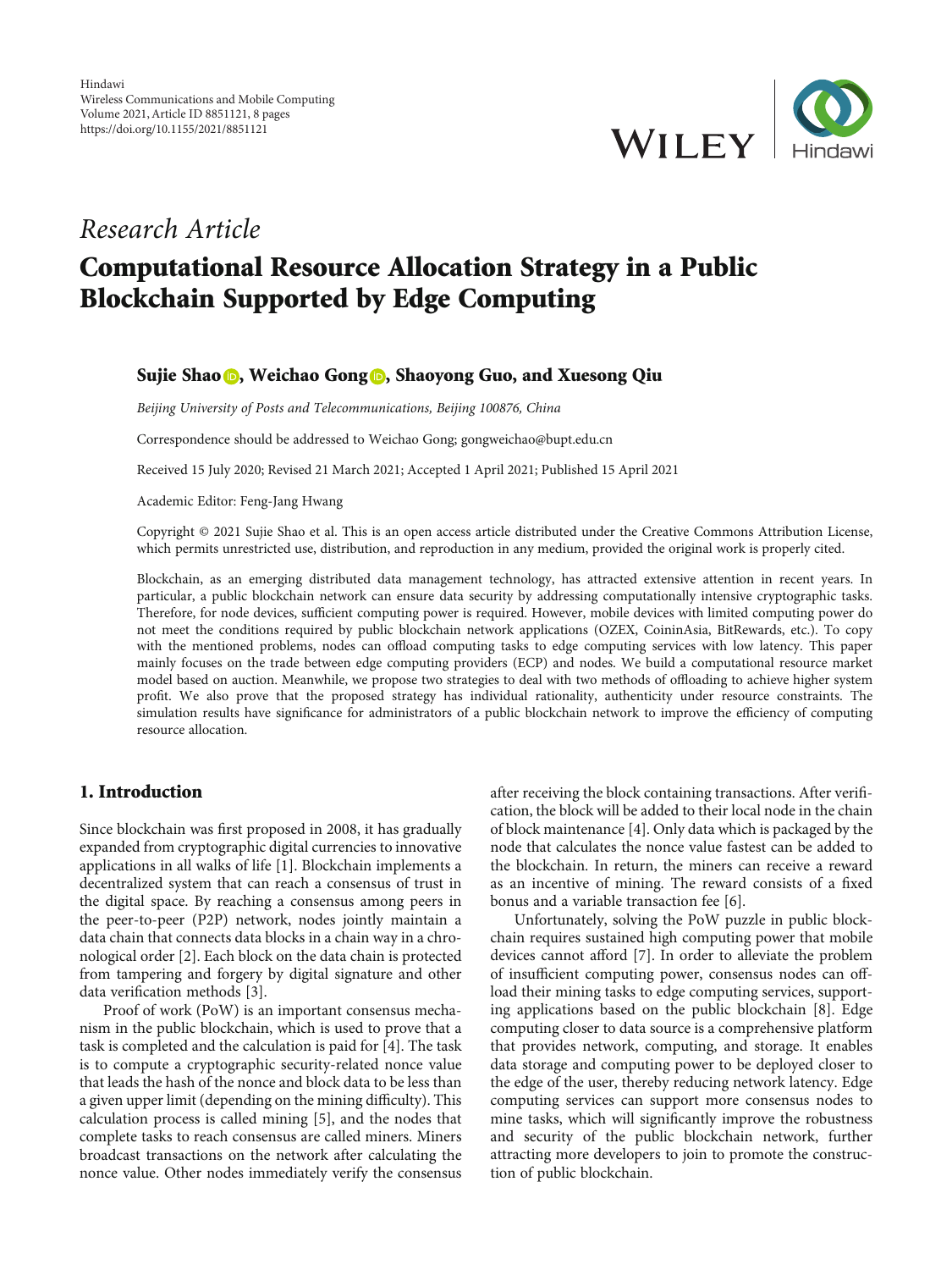Further, edge computing matches the distributed model of blockchain on networking, computing, and storage. On the one hand, when blockchain nodes are deployed in edge node devices, edge computing services provide computing resources and storage capacity to a large number of scattered nodes in the blockchain. To copy with the problem of delay transmission in the case of coexistence of a large number of nodes, edge computing with low latency is a good response to the application demands of blockchain on the edge side. On the other hand, blockchain provides a trusted and secure environment for edge services, which ensure the integrity and authenticity of storage, achieving the collaborative management of resources among multiple subjects.

In this paper, we divide the nodes into full nodes and light nodes in a public blockchain network. Full nodal participation in the consensus process, i.e., miners, light nodes do not participate in the consensus process, in spite of can be rewarded by performing a portion of the computing tasks for full nodes for collaborative mining [[9\]](#page-6-0). We also call light nodes "sharer." We consider the trading between the edge compute provider (ECP) and the full node as well as the trading between the full node and the light node. From a system perspective, our goal is to maximize the social welfare of the public blockchain networks. Social welfare can be understood as system efficiency in [[10](#page-6-0)]. In order to achieve the goal, we propose an edge computing resource market model based on auction for a public blockchain network. In addition, we designed an individual and truthful computing resource allocation mechanism.

The specific contributions of this paper are summarized as follows:

- (i) In the proposed edge computing resource market model, we consider the competitive relationship between miners in the public blockchain and maximize social welfare under appropriate network effect parameters
- (ii) Two offloading modes are proposed in a public blockchain network based on edge computing. Miners can offload their mining tasks to ECP or idle nodes, which takes advantage of idle resources in a network and reduces load on an edge server
- (iii) Two auction algorithms were used to improve network efficiency. The trade between ECP and miners was conducted through the Vickrey-Clarke-Groves (VCG) auction. The trade between miners and sharers was realized through Continuous Double Auction (CDA). Algorithms are designed to meet resource constraints, individual rationality, and authenticity

# 2. Related Work

There have been many excellent works studying resource allocation problems among the edge providers and miners in a blockchain network. In [\[11\]](#page-6-0), authors study the interactions among the cloud/edge providers and miners in blockchain using a multileader multifollower game-theoretic

approach, in order to support proof-of-work-based blockchain application. In [\[12](#page-6-0)], the authors formulate resource allocation between ECPs and computationally constrained devices as a double auction game. Meanwhile, the experience-weighted attraction (EWA) algorithm is introduced to reach Nash equilibrium. The authors in [\[13\]](#page-6-0) proposed a novel edge computing offloading framework, which applies decentralized resource management strategy based on auction to perform resource allocation to ECPs. In order to intelligently manage decentralized applications in a blockchain network, Edgence (EDGe + intelligENCE) is proposed by [[14](#page-6-0)] to realize self-governing of the edge devices. In [[15](#page-6-0)], dynamic resource allocation by combinatorial auction is mainly concentrated and the CA-PROVISION algorithm is used for providing pricing strategies. In [[16](#page-6-0)], authors present a two-layer computation offloading paradigm that includes an edge computing provider (ECP) and a cloud computing provider (CCP) to jointly maximize the profits of each service provider and the payoffs of individual miners. In [\[17\]](#page-6-0), a new model-free deep reinforcement learning-based online computation offloading approach was proposed for blockchainempowered mobile edge computing in which both mining tasks and data processing tasks are considered. In [[18](#page-6-0)], the authors introduced a broker to manage and adjust the trading market. Then, an iterative double-sided auction scheme was proposed for computing resource trading, where the broker solves an allocation problem to achieve the maximum social welfare meanwhile protecting the privacies of the buyers and the sellers. However, the above papers do not make good use of idle computing resources in the network. In this article, we consider the existence of competition among miners in the computing resource market model and propose two offloading models. Our model supports miners to offload tasks to idle nodes, which improves the utilization of computing resources in the network and reduces the load on edge servers. Further, on the basis of the abovementioned papers, this paper realizes the optimal resource allocation of the public blockchain network through auction competition between miners and ECP.

#### 3. System Model

3.1. Edge Computing Resources Trade Market Model. As shown in Figure [1](#page-2-0), we propose a resources trade market model. There are two types of nodes: full nodes  $N = \{1, 2, \cdots\}$ , *n*} and light nodes  $M = \{1, 2, \dots, m\}$  in the public blockchain network with PoW as the consensus strategy. We consider an offload model where the full node could choose to offload the mining calculation task to ECP or to a light node for collaborative mining. In the proposed market model, auction strategy is used to guide trading. The miners submit their resource demands  $d = \{d_1, \dots, d_i, \dots, d_n\}$  and corresponding bids  $b = \{h, h, \dots, h\}$ . After receiving miner's demands and bids  ${b_1, b_2, \dots, b_n}$ . After receiving miner's demands and bids, ECP uses different strategies to determine win miners  $X = \{$  $x_1, x_2, \dots, x_n$ ,  $x_i \in \{0, 1\}$ , and service prices  $P = \{p_1, p_2, \dots, p_n\}$  $p_n$  according to different ways of offloading. In the case of task offloaded to edge sever, ECP uses the VCG auction strategy; in the case of task offloaded to light nodes, ECP uses the CDA strategy. This will be covered in detail in Section 3. To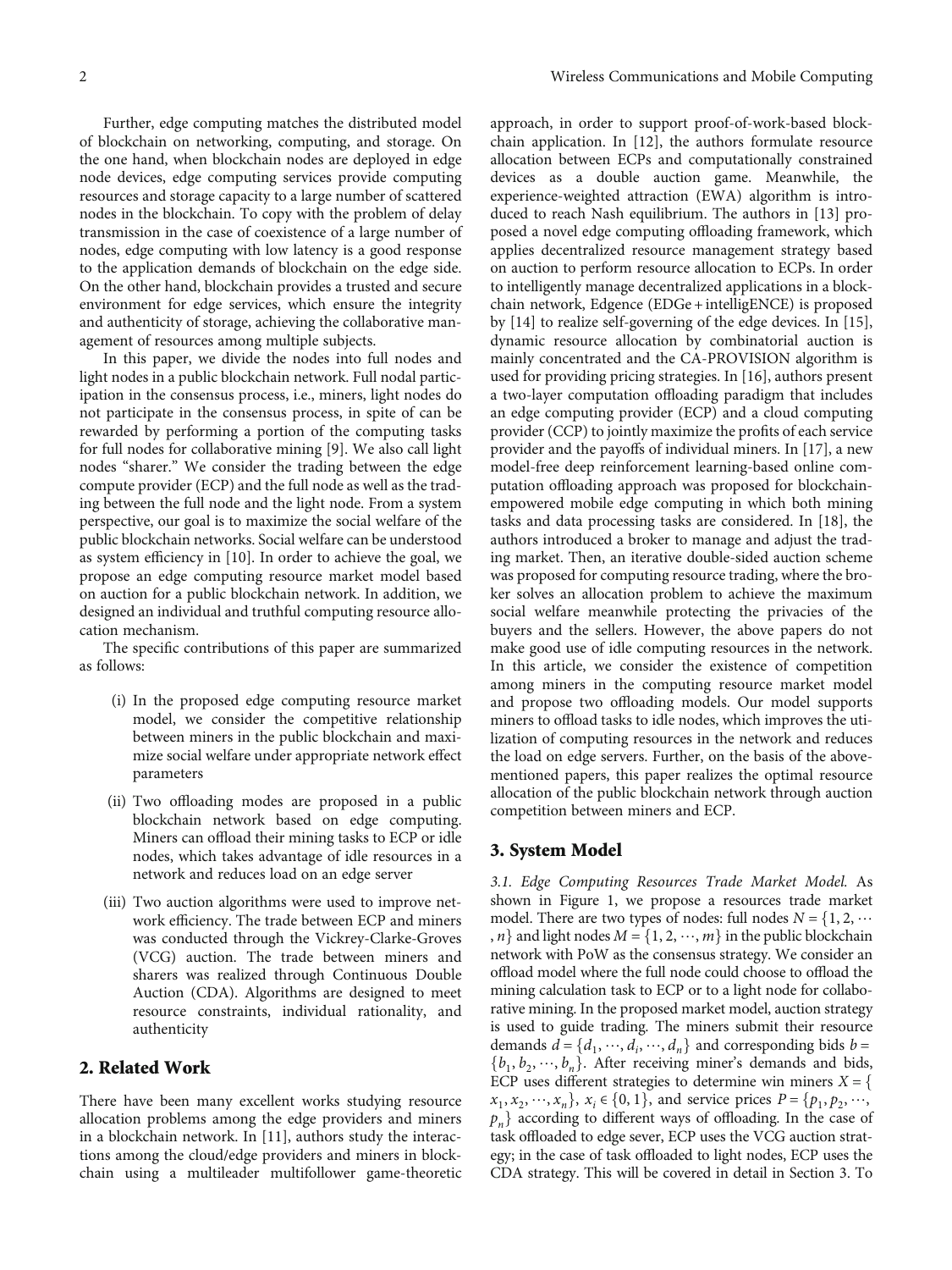<span id="page-2-0"></span>

Figure 1: The network model of the public blockchain network based on edge computing.

be clear,  $x_i = 1$  means that miner *i* wins the competition and can be allocated to resources at price  $p_i$ , while  $x_i = 0$  means that no resources are allocated and  $p_i = 0$ .

3.2. Mining Mechanism Supported by Edge Computing. The efficiency of blockchain is largely determined by network computing power, so how to ensure the availability of computing resources and the participation of devices will be the driving factors. Chang et al. [[19](#page-6-0)] have discussed the incentive mechanism for edge computing-based blockchain in detail, so the focus of this chapter is on the mining mechanism. In order to balance market prices, optimize resource allocation, and minimize marginal loss, auction theory is applied to the computational resource allocation of the edge blockchain.

In the article, we assume that both the miner and ESP are rational and will bid the computational resources according to their actual needs. Device *i*'s hash capability  $\gamma_i$  is represented as

$$
\gamma_i(d_i, x_i) = \frac{d_i^{\alpha} x_i}{\sum_{j \in \mathbb{N}} d_j^{\alpha} x_j}, \quad i \in \mathbb{N},
$$
\n(1)

where  $\sum_{i \in N} \gamma_i = 1$ ,  $d_i^{\alpha}$  is the computational resource unit required by device *, and*  $α$  *is an exponential parameter of* hash power function [[20](#page-6-0)].

In mining competition, miners need to be the first to find the correct nonce to solve the PoW problem and broadcast the block to reach consensus. The process of generating the new block can be described as a Poisson process with intensity 1/*λ* [[21](#page-6-0)]. Firstly, miners collect unconfirmed transactions represent by  $S = \{s_1, s_2, \dots, s_n\}$  into their blocks. Secondly, miner *i* broadcast its block to a blockchain network to reach consensus. The broadcast delay is affected by the size of

transactions  $s_i$ . Miner *i*'s expected reward  $R_i$  consists of a fixed bonus  $\overline{T}$  and a variable transaction fee affected by  $s_i$ . *R<sub>i</sub>* can be expressed as equation (2), where  $P_i(\gamma_i, s_i)$  is the probability that miner *i* reaches consensus and gets rewards probability that miner *i* reaches consensus and gets rewards.

$$
R_i = (T + rs_i)P_i(\gamma_i, s_i). \tag{2}
$$

Through the above mining competition, miners will only be rewarded if they succeed in creating blocks and reaching consensus. However, in the block broadcast process, the block that encapsulates more transactions has a higher latency. So, it may not reach a consensus first because of the high broadcast latency. It has a higher latency that the block encapsulates more transactions. This type of block is called an orphaned block. The miner *i*'s block broadcast latency  $\tau_i$  is linear to the size of the encapsulated transactions, i.e.,  $\tau_i = \xi s_i$ , ( $\xi$  is a constant) [[22](#page-6-0)]. As mentioned earlier, the generation process of a block is a Poisson process with intensity  $1/\lambda$ , so miner *i*'s orphaning probability can be described as  $P_i^o = 1 - e^{-(1/\lambda)\tau_i}$ . Furthermore, the probability that miners will be rewarded  $P_i$  can be calculated as follows:

$$
P_i = P_i^m (1 - P_i^o) = \gamma_i e^{-(1/\lambda)\xi \tau_i}.
$$
 (3)

### 4. Resource Allocation Based on Auction

In this part, we mainly introduce the auction strategy that the system executes when the computing task is offloaded to ECP or light nodes. Regarding how to decide which task is offloaded to ECP and which task is offloaded to light nodes, we have discussed in more detail in the previous study [[23](#page-7-0)]. To rephrase briefly, Lyapunov theory and proposed deviation update decision algorithm (DUDA) are used to solve computation offloading decision-making and offloading update order-making.

4.1. Task Are Offloaded to ECP. When the miners' tasks were offloaded to ECP, the VCG auction strategy was executed to determine winners and trade prices. Assume that  $c_E$  is the unit cost of computing services provided by ECP. Moreover, in this offloading scenario, the social welfare of a network is the sum of all the miners' rewards minus all the ECP's costs. Therefore, maximizing social welfare can be described as the following optimization problem:

$$
\begin{aligned} \text{Max} \sum_{i \in N} \left\{ (T + rs_i) \frac{d_i^{\alpha} x_i}{\sum_{j \in N} d_j^{\alpha} x_j} e^{-1/\lambda \xi \tau_i} - c_E d_i \right\} i \in N\\ \text{s.t.} \sum_{i \in N} d_i x_i \le C, \quad x_i \in \{0, 1\}, \ \forall i \in N, \end{aligned} \tag{4}
$$

where  $\sum_{i \in \mathbb{N}} d_i x_i \leq C$  is the constraint that needs to be met, and *C* is the most computing resource unit that ECP can afford.

VCG auction is a method of distribution of goods with the optimization goal of maximizing social welfare. It uses the marginal damage caused by bidders to others as the bidding pricing rule. Therefore, VCG ensures that the best strategy for each bidder is to bid according to actual needs and value.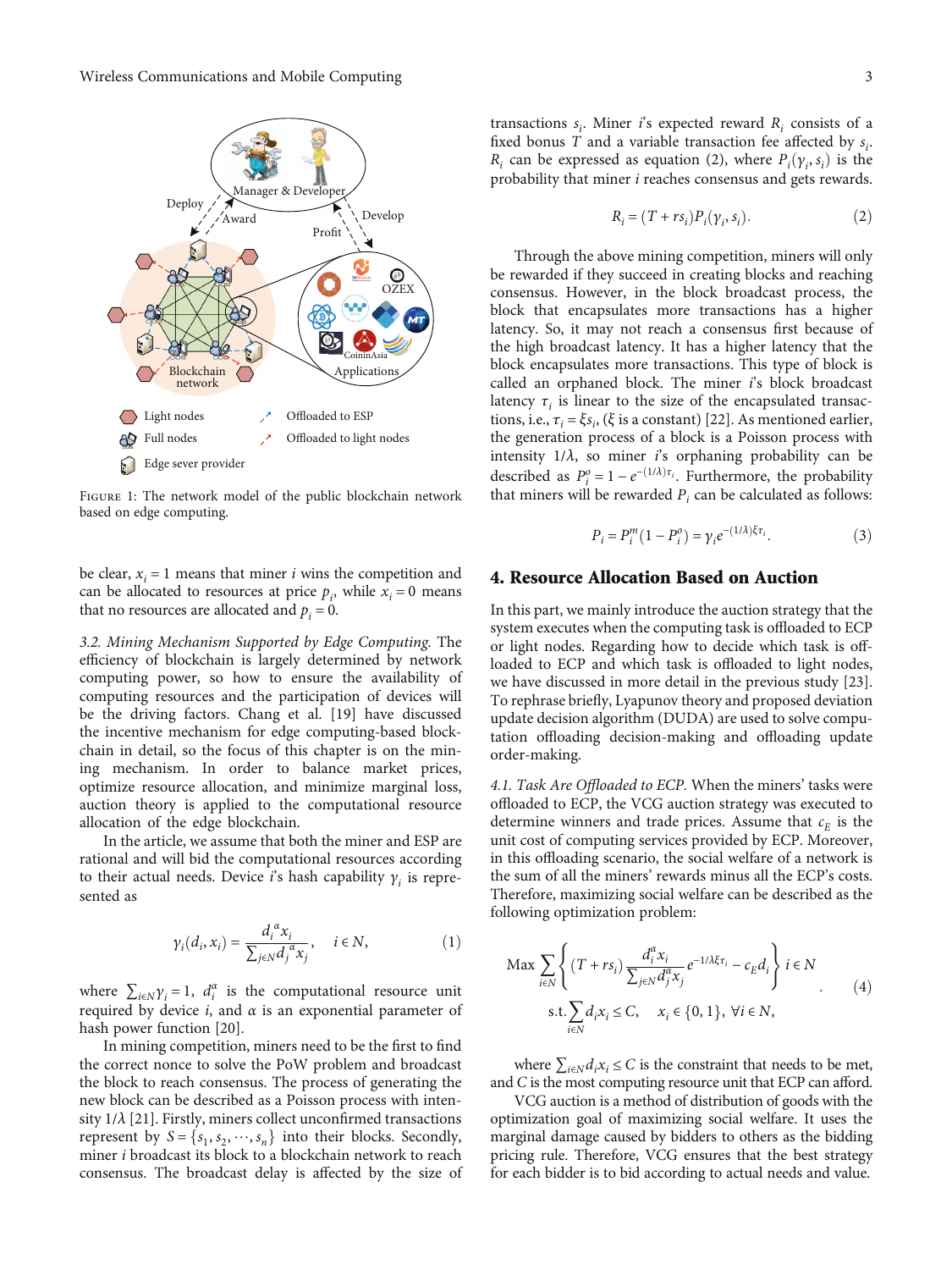Input: 
$$
d = \{d_1, ..., d_i, ..., d_n\}
$$
;  $b = \{b_1, b_2, ..., b_n\}$   
\nOutput:  $P = \{p_1, p_2, ..., p_n\}$ ;  $X = \{x_1, x_2, ..., x_n\}$   
\n1. For each  $i \in N$   
\n2.  $x_i = 0; p_i = 0$ ;  
\n3. End for  
\n4.  $W = \emptyset; W_t = \emptyset; S = 0; S_t = 0$ ;  
\n5. While  $S \le S' \otimes W \neq N \otimes |W| \leq C$ ;  
\n6.  $j = \arg \max_{j \in N} w(b_j / d_j)$ ;  
\n7.  $W = W_t; W_t = W \cup \{j\}$ ;  $S = S_t$ ;  
\n8.  $s_t = \sum_{i \in N} (T + rs_i) (d_i^{\alpha} x_i / \sum_{j \in N} d_j^{\alpha} x_j) e^{-(1/\lambda)\xi \tau_i} - \sum_{i \in N} c_E d_i$   
\n9. End while  
\n10. For each  $j \in W$ ;  
\n11.  $x_i = 1; N_{-j} = N \setminus \{j\}; W_{-j} = W \setminus \{j\}$ ;  
\n12.  $W' = \emptyset; W'_{t} = \emptyset; S' = 0; S'_{t} = 0$ ;  
\n13. While  $S' \le S'_{t} \otimes W'_{t} \neq N_{-j} \otimes |W'| \leq C$ ;  
\n14.  $k = \arg \max_{k \in N_{-j}} w'(b_k / d_k)$ ;  
\n15.  $W' = W'_{t}; W'_{t} = W' \cup \{k\}; S' = S'_{t}$ ;  
\n16.  $s'_{t} = \sum_{i \in w'} (T + rs_i) (d_i^{\alpha} x_i / \sum_{j \in N} d_j^{\alpha} x_j) e^{-(1/\lambda)\xi \tau_i} - \sum_{i \in w'} c_E d_i$   
\n17. End while  
\n18.  $p_i = \sum_{j \in W', s} S_t - \sum_{j \in W_t \setminus i} S'_{t}$   
\n19. End for

Algorithm 1: VCG auction algorithm.

First, consider ECP auctioning a set of computing resources  $d = \{d_1, \dots, d_i, \dots, d_n\}$ . Buyers can declare a set of bids  $h - \{h_1, h_2, \dots, h_n\}$  and hidders are sealed (only visible bids  $b = \{b_1, b_2, \dots, b_n\}$ , and bidders are sealed (only visible to the auction system), so they cannot see other people's bids at any time. After all bids are completed, the auction will close.

Then, the auction system considers all possible bid combinations and reserves the bid combination that maximizes the total amount of bids. It should be noted that the price they pay  $P = \{p_1, p_2, \dots, p_n\}$  is not the price they originally bid, but the marginal damage  $p_i = \sum_{j \in W'_i} S_i - \sum_{j \in W_i \setminus i} S'_i$  they cause to other bidders (at most as high as the original bid).

At the end of the auction, if the agent is completely rational and there is no collusion, we can assume that the willingness to pay has been truthfully reported, because each participant will only be accused of marginal damage to other bidders.

We solved this integer programming problem through a VCG auction using the following algorithm: first, determine the list of winning miners and then determine the final trade price based on marginal damage [\[24\]](#page-7-0).

4.2. Task Are Offloaded to Light Nodes. In our scenario, there are some light nodes (sharers)  $M = \{1, 2, \dots, m\}$  in the blockchain network that have computing resources *cr* <sup>=</sup> f  $cr_1, cr_2, \dots, cr_m$  but do not participate in mining; they only help the full nodes (miners)  $N = \{1, 2, \dots, n\}$  perform computing tasks. When the miners' tasks were offloaded to light nodes, the Continuous Double Auction (CDA) strategy was executed to determine winners and trade price [\[25\]](#page-7-0).

| Input: $\{a_1, \dots a_j, \dots a_m\}; \{b_1, \dots b_i, \dots b_n\}; \{d_1, \dots d_i, \dots d_n\}$ |
|------------------------------------------------------------------------------------------------------|
| $;\{cr_1,\cdots cr_j,\cdots cr_m\}$                                                                  |
| Output: matching relationship $i \leftrightarrow j$ ; trading price $p_i$                            |
| 1. Sort bids of buyers $a_i$ with decreasing value.                                                  |
| 2. Sort bids of sellers $b_i$ , with increasing value.                                               |
| 3. For each $i \in N$ ;                                                                              |
| 4. If $\exists i : a_j \le b_i$ then $p_i = b_i + a_j/2$ , $i \in N$ , $j \in M$ ;                   |
| 5. Output $\vec{z} \leftrightarrow \vec{i}, p_i$ ;                                                   |
| 6. End for                                                                                           |

Algorithm 2: CDA Algorithm.

In the CDA strategy, the miner's (buyer) resource demand is  $d = \{d_1, \dots, d_i, \dots, d_n\}$ , and corresponding bids<br>are  $h = \{h, h, \dots, h\}$  assuming the trade price for the buyer are  $b = \{b_1, b_2, \dots, b_n\}$ , assuming the trade price for the buyer is  $P = \{p_1, p_2, \dots, p_n\}$ . The sharers (sellers) will also bid for the computing resource as  $a = \{a_1, a_2, \dots, a_m\}$ . Let us define the seller's trade price as  $Q = \{q_1, q_2, \dots, q_m\}$ . ECP acts as an auctioneer, and his income  $\varphi$  is that the seller's trade price subtracted from the buyer's.

$$
\varphi = \sum_{i \in N} p_i - \sum_{j \in M} q_j. \tag{5}
$$

Then, we discuss the validity of the CDA algorithm. Similar to Zhang et al. [[26](#page-7-0)], we try to prove the validity from the following:

(1) Individual rationality: both sellers and buyers need to make a profit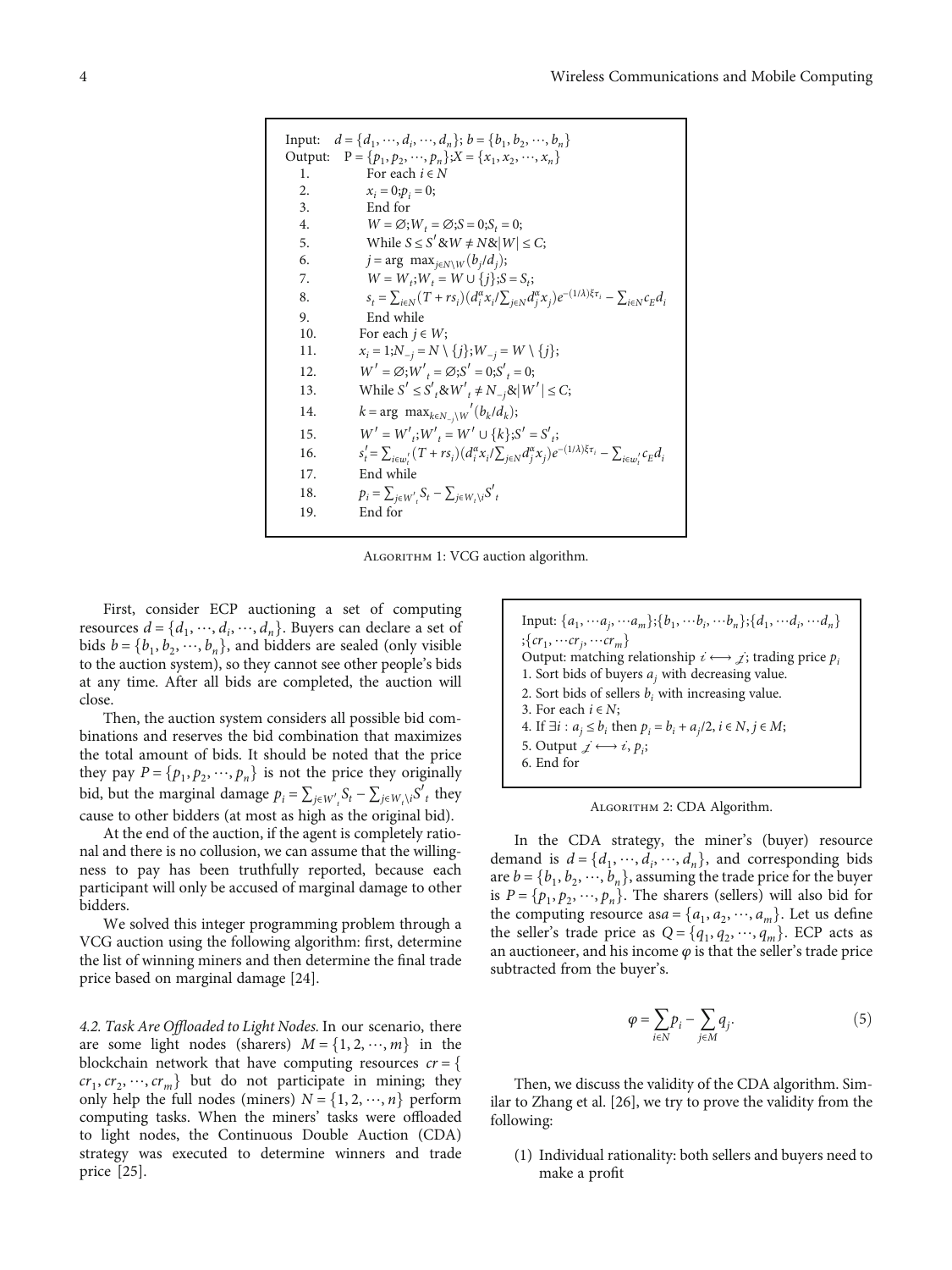<span id="page-4-0"></span>

Figure 2: The influence of reward factors on system profits under different equipment quantity.

$$
\begin{cases} q_j \ge a_j, & j \in M, \\ p_i \le b_i, & i \in N \end{cases}
$$
 (6)

(2) Resource constraints: if both seller *j* and buyer *i* agree to trade, equations (7) and (8) need to be met

$$
d_i \le cr_j, \quad i \in N, j \in M,
$$
\n(7)

$$
\varphi = \left(\sum_{i \in N} p_i - \sum_{j \in M} q_j\right) \ge 0 \tag{8}
$$

(3) Truthful: the seller *j*'s profit is defined as  $\chi_i^M$ , and the buyer *i*'s profit is defined as  $\chi_i^N$ . In the CDA process, the highest profits occur when participants compete based on the true price of the resource. In other words, the constraints of equations (11) and (12) have to be satisfied:

$$
\chi_j^M = \begin{cases} q_j - a_j, & j \text{ succeeded in the CDA auction,} \\ 0, & \text{otherwise,} \end{cases}
$$
(9)

$$
\chi_i^N = \begin{cases} a_i - p_i, & i \text{ succeeded in the CDA auction,} \\ 0, & \text{otherwise,} \end{cases}
$$
 (10)

$$
\chi_j^M(a_j, M_{-j}) \ge \chi_j^M\left(a'_j, M_{-j}\right), \quad \forall a'_j \ne a_j, j \in M,
$$
\n(11)

$$
\chi_i^N(b_i, N_{-i}) \ge \chi_i^N(b_i', N_{-i}), \quad \forall b_i' \ne b_i, i \in N
$$
 (12)



FIGURE 3: Comparison of profits for different device roles.



FIGURE 4: Gap between demands and supplies in different cases.

In the process of CDA in this paper, we set  $\varphi = 0$  and used equation (13) to determine the trade price, with  $\delta = 0.5$ .

$$
p_i = q_j = \delta b_i + (1 - \delta)a_j, \quad i \in \mathbb{N}, j \in \mathcal{M}.
$$
 (13)

# 5. Experiment Results and Analysis

In this chapter, the auction strategy we proposed is simulated to verify the effectiveness and rationality. Simulation result proves that the strategy proposed has better system profits.

According to Figure 2, the value of reward factor also affects the system's profits. It can be clearly seen that, with increasing of the reward factor in the number of different devices, the system's profits have increased significantly. This is because the grown of reward factor incentivizes devices to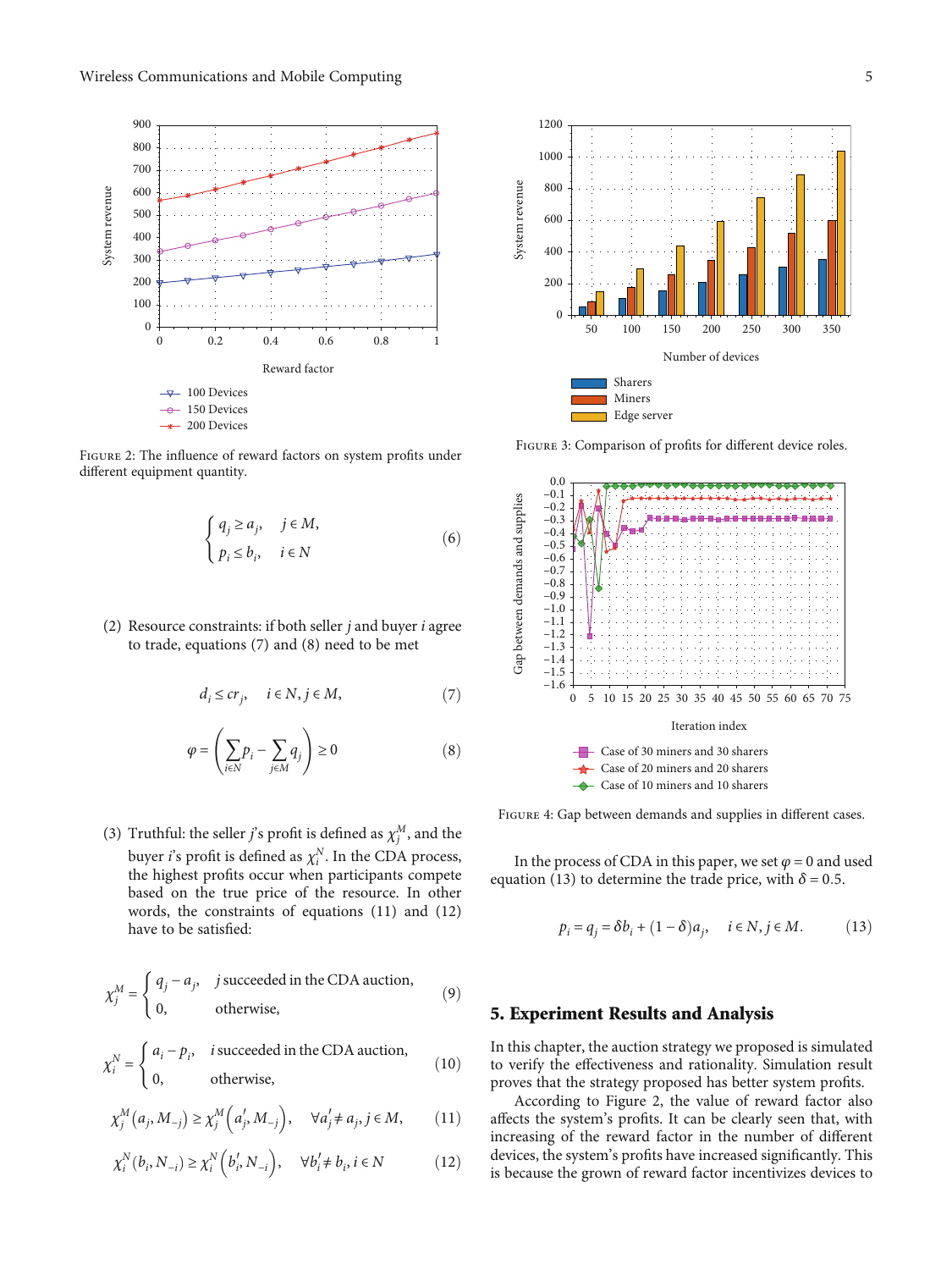

FIGURE 5: Comparison of performance of the three modes.

rent computing resources from edge servers at a higher cost, leading to better expected profits.

The profits of different network roles are shown in Figure [3.](#page-4-0) Under the same circumstances, device-sharing computing resources have lower profits. Devices acting as a miner can get higher profits. Meanwhile, edge server provider can also get higher profits. It should be noted that as the number of devices increases, the profits to all roles in the system increased.

In Figure [4](#page-4-0), we analyze the gap between demands and supplies in different cases. It is obvious that as the number of iterations increases, the gap gradually approaches zero. This shows that the strategy we proposed can meet the demand dynamically.

We compared the proposed strategy with mode A (offloading all tasks to ECP) and mode B (offloading all tasks

to adjacent idle devices) in Figure 5. In (a), the convergence performance of the three models is compared. The system profit increases sharply in the first 20 iterations and then reaches a stable state, indicating that our mechanism has a faster convergence than the other two modes. This is because our model can offload mining tasks to idle devices, improving the utilization of computing resources. Moreover, because there are offloading decisions to be made, the plateau is reached relatively late. In (b), we compare the system profit of the three modes. With the increase of time, the system profit of all three modes will increase, but our strategy has higher returns. Offloading all mining tasks to idle devices causes longer delays, so mode B (offloading all tasks to adjacent idle devices) has the lowest return. In (c), we compare the average delay of the three modes. Since the miners who choose mode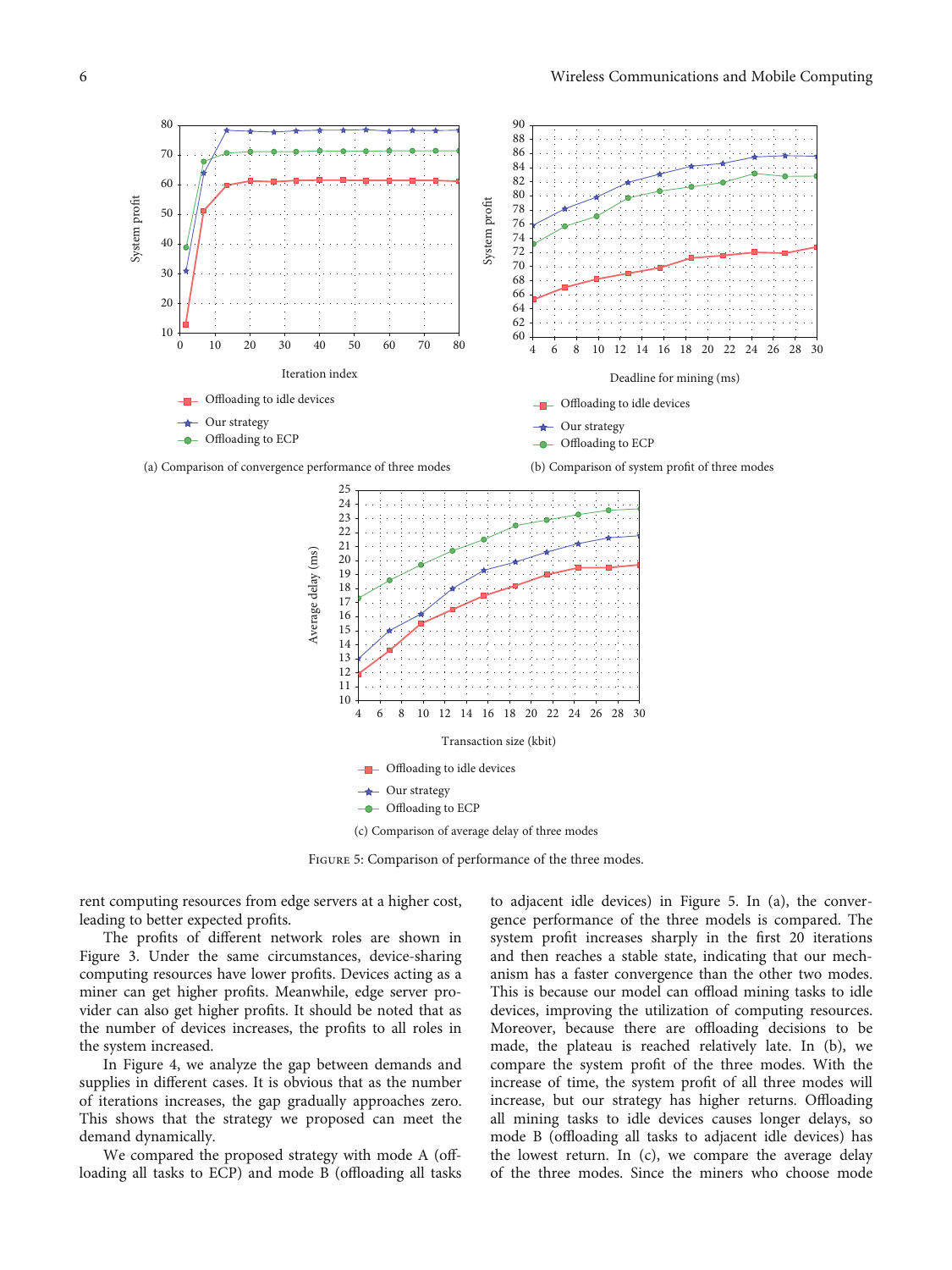<span id="page-6-0"></span>B are closer to the provider, the average delay is lower. Taken as a whole, our strategy performs better.

### 6. Conclusions

In this paper, we offload computing tasks to ECP or light nodes to alleviate the PoW problem in a public blockchain network. When miners offload tasks to the ECP, the VCG auction strategy is adopted to maximize the social welfare of resource allocation; when tasks are offloaded to light nodes, the CDA strategy is adopted to realize efficient allocation of computing resources. The authenticity, individual rationality, and effectiveness of the strategy are also proved in this paper. The simulation results prove that the proposed strategy can improve the profits of the system, as well as providing reference significance for the administrators of the public blockchain network.

#### Data Availability

Data are available upon request.

## Conflicts of Interest

The authors declare that there is no conflict of interest regarding the publication of this paper.

## Acknowledgments

This work is supported by the National Key R&D Program of China (2018YFB1402704).

### References

- [1] G. B. Mermer, E. Zeydan, and S. S. Arslan, "An overview of blockchain technologies: principles, opportunities and challenges," in 2018 26th Signal Processing and Communications Applications Conference (SIU), pp. 1–4, Izmir, 2018.
- [2] Z. Guo, Z. Gao, H. Mei, M. Zhao, and J. Yang, "Design and optimization for storage mechanism of the public blockchain based on redundant residual number system," IEEE Access, vol. 7, pp. 98546–98554, 2019.
- [3] D. Ding, K. Li, L. Jia, Z. Li, J. Li, and Y. Sun, "Privacy protection for blockchains with account and multi-asset model," China Communications, vol. 16, no. 6, pp. 69–79, 2019.
- [4] T. P. Keenan, "Alice in blockchains: surprising security pitfalls in PoW and PoS blockchain systems," in 2017 15th Annual Conference on Privacy, Security and Trust (PST), pp. 400– 4002, Calgary, AB, 2017.
- [5] A. Kiayias, E. Koutsoupias, M. Kyropoulou, and Y. Tselekounis, "Blockchain mining games," in Proceedings of the 2016 ACM Conference on Economics and Computation, pp. 365–382, 2016.
- [6] Z. Yu, X. Liu, and G. Wang, "A survey of consensus and incentive mechanism in blockchain derived from P2P," in 2018 IEEE 24th international conference on parallel and distributed systems (ICPADS), pp. 1010–1015, Singapore, Singapore, 2018.
- [7] K. Suankaewmanee, D. T. Hoang, D. Niyato, S. Sawadsitang, P. Wang, and Z. Han, "Performance analysis and application of mobile blockchain," in 2018 International Conference on

Computing, Networking and Communications (ICNC), pp. 642–646, 2018.

- [8] Z. Xiong, Y. Zhang, D. Niyato, P. Wang, and Z. Han, "When mobile blockchain meets edge computing," IEEE Communications Magazine, vol. 56, no. 8, pp. 33–39, 2018.
- [9] A. Palai, M. Vora, and A. Shah, "Empowering light nodes in blockchains with block summarization," in 2018 9th IFIP international conference on new technologies, mobility and security (NTMS), pp. 1-5, Paris, 2018.
- [10] X. Zhang, Z. Huang, C. Wu, Z. Li, and F. C. M. Lau, "Online auctions in IaaS clouds: welfare and profit maximization with server costs," IEEE/ACM Transactions on Networking, vol. 25, no. 2, pp. 1034–1047, 2017.
- [11] Z. Xiong, J. Kang, D. Niyato, P. Wang, and V. Poor, "Cloud/edge computing service management in blockchain networks: multi-leader multi-follower game-based ADMM for pricing," IEEE Transactions on Services Computing, vol. 13, no. 2, pp. 356–367, 2020.
- [12] Q. Li, H. Yao, T. Mai, C. Jiang, and Y. Zhang, "Reinforcementlearning- and belief-learning-based double auction mechanism for edge computing resource allocation," IEEE Internet of Things Journal, vol. 7, no. 7, pp. 5976–5985, 2020.
- [13] C. Avasalcai, C. Tsigkanos, and S. Dustdar, "Decentralized resource auctioning for latency-sensitive edge computing," in 2019 IEEE international conference on EDGE computing (EDGE), pp. 72–76, Milan, Italy, 2019.
- [14] J. Xu, S. Wang, A. Zhou, and F. Yang, "Edgence: a blockchainenabled edge-computing platform for intelligent IoT-based dApps," China Communications, vol. 17, no. 4, pp. 78–87, 2020.
- [15] E. I. Nehru, J. I. S. Shyni, and R. Balakrishnan, "Auction based dynamic resource allocation in cloud," in 2016 International Conference on Circuit, Power and Computing Technologies (ICCPCT), pp. 1–4, Nagercoil, 2016.
- [16] S. Jiang, X. Li, and J. Wu, "Hierarchical edge-cloud computing for mobile blockchain mining game," in 2019 IEEE 39th international conference on distributed computing systems (ICDCS), pp. 1327–1336, Dallas, TX, USA, 2019.
- [17] X. Qiu, L. Liu, W. Chen, Z. Hong, and Z. Zheng, "Online deep reinforcement learning for computation offloading in blockchain-empowered mobile edge computing," IEEE Transactions on Vehicular Technology, vol. 68, no. 8, pp. 8050–8062, 2019.
- [18] Z. Li, Z. Yang, and S. Xie, "Computing resource trading for edge-cloud-assisted internet of things," IEEE Transactions on Industrial Informatics, vol. 15, no. 6, pp. 3661–3669, 2019.
- [19] Z. Chang, W. Guo, X. Guo, Z. Zhou, and T. Ristaniemi, "Incentive mechanism for edge-computing-based blockchain," IEEE Transactions on Industrial Informatics, vol. 16, no. 11, pp. 7105–7114, 2020.
- [20] Y. Jiao, P. Wang, D. Niyato, and Z. Xiong, "Social welfare maximization auction in edge computing resource allocation for mobile blockchain," in 2018 IEEE international conference on communications (ICC), pp. 1–6, Kansas City, MO, 2018.
- [21] D. Kraft, "Difficulty control for blockchain-based consensus systems," Peer-to-Peer Networking and Applications, vol. 9, no. 2, pp. 397–413, 2016.
- [22] A. Narayanan, J. Bonneau, E. Felten, A. Miller, and S. Goldfeder, Bitcoin and Cryptocurrency Technologies: A Comprehensive Introduction, Princeton Univ. Press, Princeton, NJ, USA, 2016.